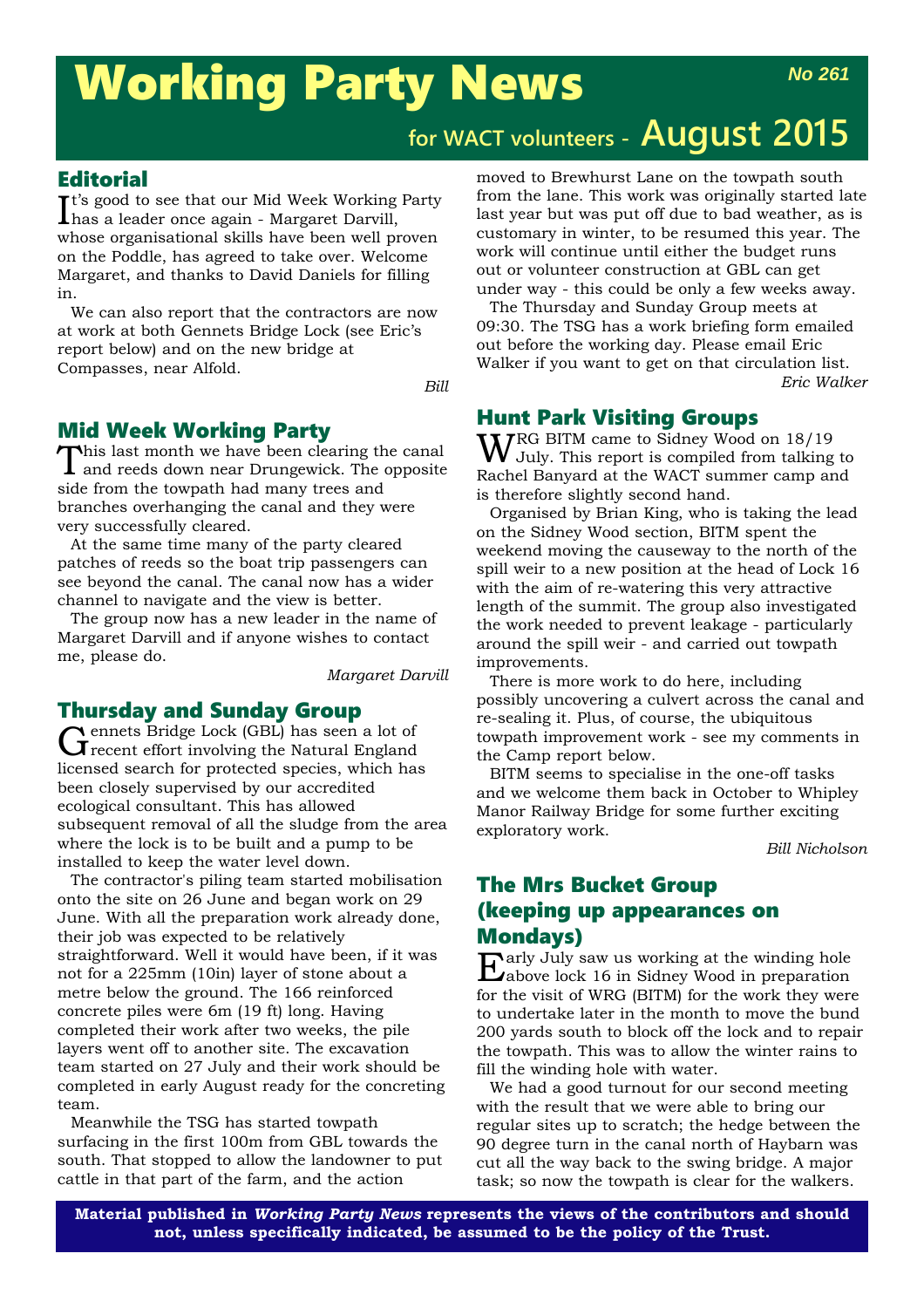### **Mrs** Bucket at the Canal **Centre**



*Above left: 'I think it goes like this' Left: 'This ground is hard' Above right: 'Almost there' Right: 'Job done' Pictures by Dave Verrall*

We also had time to install the new orientation board by the canal centre in Loxwood, despite the unyielding ground, at the request of Chairman Sally (see pictures).

Our leader has a few extra jobs lined up for August when we shall meet on the 3rd and 17th. *Nick Wood*

**Tickner's Heath Depot**<br>**LI** righ summer? Well here at the depot things are High summer? Well here at the depot things are<br>
I a trifle slack, but we have still managed to do a few things. As it is supposed to be summer, and the plants around the depot are growing, we have taken advantage of the spare time on our hands to clear at least some of the vegetation. But even with all hands to the pump we still made little impact.

As reported last month the team has been working on a donated hydraulic capstan. At last we managed to get the beastie started and on coupling the capstan to the engine away she went and managed to pull the Landrover with ease.

Mike Davison has once again delivered some work for the team - in this case an outboard.



Unfortunately it had no fuel tank, so the team had to manufacture one. Once the fuel was switched on away she went and looks like another good addition to the Trust's equipment.

The large unbraked trailer has suffered a problem in that the jockey wheel has collapsed, leaving a heavy object with to visible means of support' It looks like yours truly is going to have research the internet for more parts.

Our resident painter and decorator Ken Bacon has turned his attention to the Canal Centre, tidying up the décor so that Joe Public gets a decent impression of the Trust. Bookings for his talents are accepted at a reasonable price, once agreed please make the cheque payable to 'JF Smith'.

The Northern Office has once again set the team the problem of finding equipment for the proposed measuring of Cranleigh Waters. Lengths of rope and measuring tape were no problem, but something to measure the depth had the team scratching its collective heads. After a rummage in the various sheds something light and 3m-plus in length was found. After another rummage our

| <b>Working Party Diary</b>                                |                                                         |                                        |  |  |
|-----------------------------------------------------------|---------------------------------------------------------|----------------------------------------|--|--|
| Every Sunday and Thursday                                 | Mainly construction work                                | <b>Contact Eric Walker for details</b> |  |  |
| Usually first & third Mondays of the<br>month             | 'Mrs Bucket' - Keeping Up<br>Appearances                | Details from John Empringham           |  |  |
| Every Wednesday                                           | Mid-Week Working Party<br>Details from Margaret Darvill |                                        |  |  |
| Every Wednesday (plus Thursday<br>and Sunday as required) | Loxwood Link Maintenance<br>Check with Key Baker        |                                        |  |  |
| Every Wednesday                                           | Maintenance sessions at<br><b>Tickner's Heath Depot</b> | Contact John Smith/Ken Bacon           |  |  |
| <b>Tuesdays or Fridays</b>                                | Work in Lording's area                                  | Contact Tony Clear for details         |  |  |
| Various Tuesdays                                          | Hedge Laying                                            | <b>Contact Keith Nichols</b>           |  |  |
| Third Saturday of the month                               | Summit level                                            | <b>Contact Dave Evans</b>              |  |  |
| 13 August                                                 | <b>Trust Annual Meeting</b>                             | See June Wey-South                     |  |  |